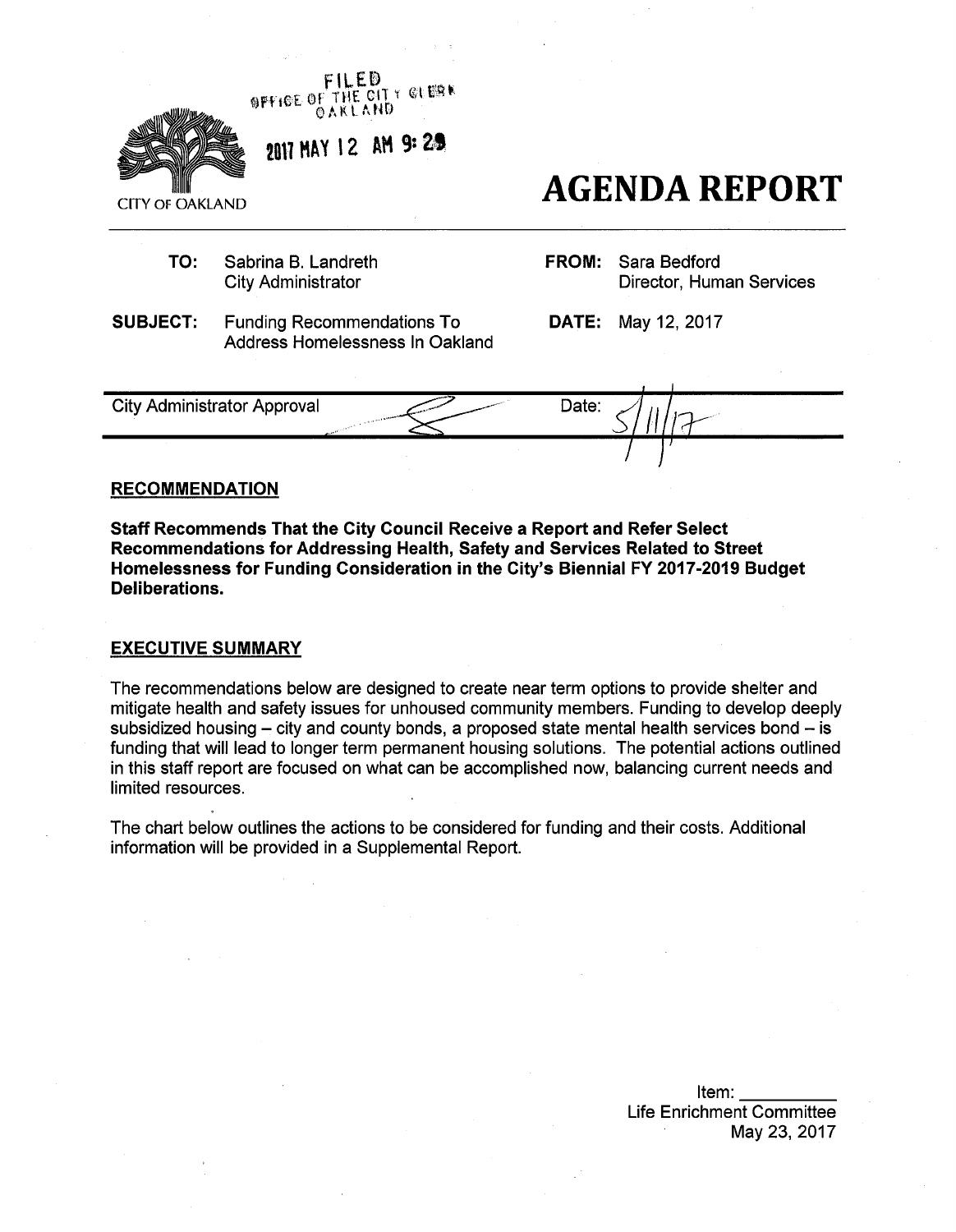| <b>Strategy Recommendation</b>                                                                      | <b>Estimated Cost</b>                                                                                                                                                                                  | <b>Notes</b>                                                                                                                                                                                                                                                        |
|-----------------------------------------------------------------------------------------------------|--------------------------------------------------------------------------------------------------------------------------------------------------------------------------------------------------------|---------------------------------------------------------------------------------------------------------------------------------------------------------------------------------------------------------------------------------------------------------------------|
| <b>Encampment Health and Safety</b>                                                                 |                                                                                                                                                                                                        |                                                                                                                                                                                                                                                                     |
| Health and Hygiene Services in Place<br>Projects                                                    | \$180,000/ year                                                                                                                                                                                        | Creation of an additional 5 sites per<br>year                                                                                                                                                                                                                       |
| Renew Shelter Emergency Ordinance                                                                   | None                                                                                                                                                                                                   | Facilitates expeditious implementation<br>of shelter/interim housing proposed<br>here                                                                                                                                                                               |
| <b>Private Sector Coordination</b>                                                                  | <b>Estimated \$137,000/</b><br>year                                                                                                                                                                    | Staff person at the Program Analyst II<br>level Coordinate donations, landlords,<br>etc.                                                                                                                                                                            |
| Create formal interdepartmental teams<br>with specialization in homeless services                   | TBD, costs may include<br>dedicated OPD and<br><b>PWA teams</b>                                                                                                                                        | Staff of team includes: HSD, PWA,<br>OPD, Fire, Transportation, CAO                                                                                                                                                                                                 |
| <b>Interim Housing</b>                                                                              |                                                                                                                                                                                                        |                                                                                                                                                                                                                                                                     |
| Safe Haven/ Camping & Parking Sites                                                                 | \$1,000,000 /year                                                                                                                                                                                      | 3 sites serving 40 people each at one<br>time                                                                                                                                                                                                                       |
| Create second Henry Robinson-<br>interim housing tied to rapid<br>permanent housing placements      | \$2,000,000/ year for<br>services; leasing costs<br>for non-city owned<br>building would be on top<br>of this amount. Building<br>acquisition possible<br>through housing bond<br>funds from KK or A1. | 137 beds, approximately 300<br>people served over 1 year with 240<br>getting housed; includes 6 months<br>post housing support (case<br>management and financial<br>assistance)                                                                                     |
| <b>Permanent Housing Development</b>                                                                |                                                                                                                                                                                                        |                                                                                                                                                                                                                                                                     |
| Focus on rapid construction program<br>models for deeply affordable units                           | TBD by HCD, using new<br>bond resources                                                                                                                                                                | Stackable micro-units, purchase and<br>renovation of Single Room Occupancy<br>hotels and other similar buildings, etc.                                                                                                                                              |
| Explore regulatory or financial relief for<br>income restricted second units such as<br>tiny houses |                                                                                                                                                                                                        | Home owners could have rental units /<br>tiny homes tied to housing homeless<br>residents.                                                                                                                                                                          |
| <b>Other Options/ Programs</b>                                                                      |                                                                                                                                                                                                        |                                                                                                                                                                                                                                                                     |
| Coordinated Entry for Oakland                                                                       | County funded                                                                                                                                                                                          | Will result in expanded street outreach<br>and housing navigation (case<br>management) for the most vulnerable;<br>should lead to increased efficiencies                                                                                                            |
| Employment for unsheltered residents<br>pilot                                                       | Estimate \$50,000 for 1<br>year pilot, serving 45<br>individuals                                                                                                                                       | Explore program options that use<br>individuals who are homeless under<br>employment training e.g., at Safe<br>Haven sites                                                                                                                                          |
| Develop significant investment in capital<br>costs and services costs to address<br>homelessness    |                                                                                                                                                                                                        | Explore strategies being used by other<br>cities including:<br>Public -Private campaigns (SF)<br>۰<br><b>Ballot Measures to create</b><br>٠<br>dedicated revenue stream for<br>homelessness (San Diego and<br>Berkeley)<br>Sales Tax (LA)<br>Air B&B tax (Portland) |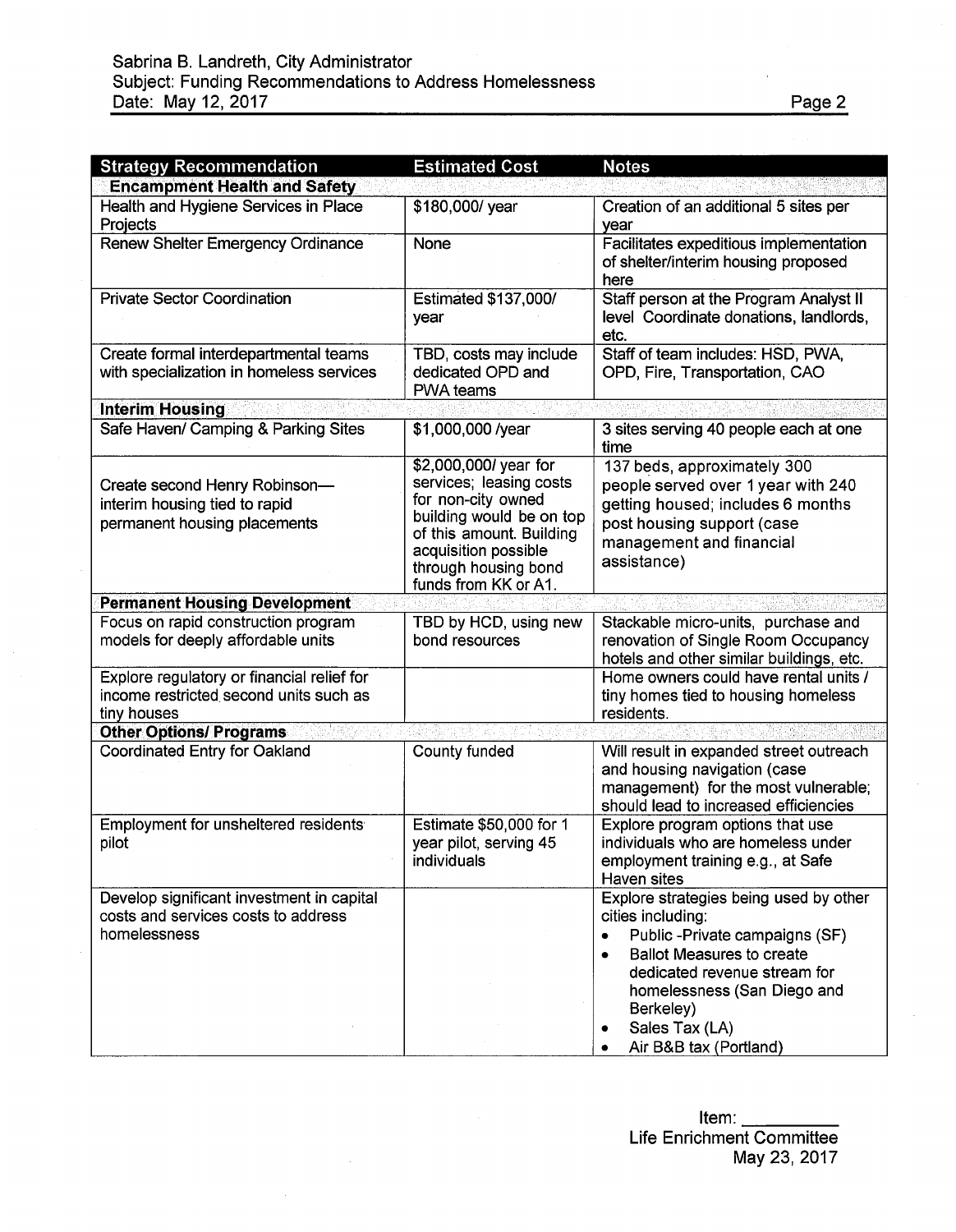## **ANALYSIS AND POLICY ALTERNATIVES**

See report to the Life Enrichment Committee on April 25, 2017.

### **PUBLIC OUTREACH/INTEREST**

This report did not require public outreach other than the posting of this report on the website.

#### **COORDINATION**

Coordination has occurred between the Human Services Department, Office of the City Attorney, Controller's Bureau, and the City Administrator's Office.

Additional Coordination has taken place between the City of Oakland Human Services Department and staff of the County Health Department and County Housing and Community Development Department as well as with Everyone Home.

## **SUSTAINABLE OPPORTUNITIES**

*Economic:* As noted in the report, all funds identified in this report are for the purpose of providing housing and services to the homeless to eliminate and prevent homelessness. Such outcomes are achieved through rapid rehousing assistance

*Environmental:* The provision of housing for at-risk and homeless persons is intended to address the environmental degradation caused by homeless families and individuals precariously housed or living on the streets.

*Social Equity:* The expenditure of these funds is targeted to the most vulnerable and at-risk populations in this City and is providing essential and basic human services, housing and support.

Item: Life Enrichment Committee May 23, 2017